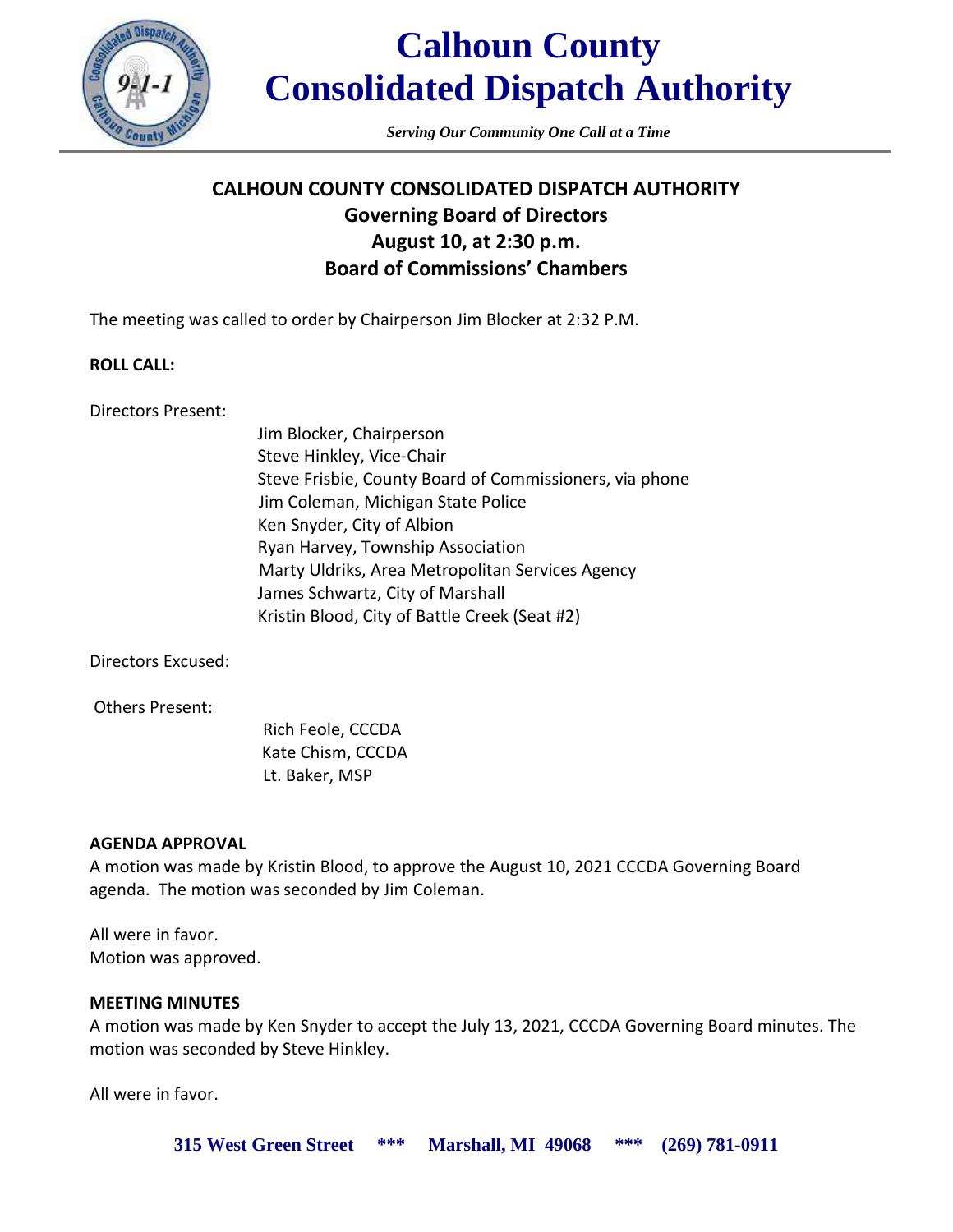

*Serving Our Community One Call at a Time*

Motion was approved.

## **PUBLIC COMMENT**

No public comment was provided.

#### **CONSENT AGENDA**

The following items were listed on the Board's consent agenda:

- 1. Excuse Absent Board Members
- 2. Check Register: July 1-July 31
- 3. Year-to-Date Budget Performance Reports
- 4. 2021 Year-to-Date Statistics
- 5. Quality Assurance Reports
- 6. General Correspondence

A motion was made by Jim Coleman to approve the August 10, 2021 Consent Agenda. The motion was seconded by Marty Uldriks.

All were in favor. Motion was approved.

#### **EXECUTIVE DIRECTOR'S REPORT**

- 1. 2022 Budget—Director Feole has the budget process started and it is completed as far as it can be with the information available at this point. Health insurance costs and other maintenance costs are needed in order to proceed.
- 2. Pennfield Tower Site—A quote for a new roof was obtained from Extreme Roofing. The cost to replace the roof was \$2100.00. A lease extension for 40 years was just signed last year and extending the life of the building with a new roof would be a wise investment at this point.
- 3. Thanks to the Board—Director Feole took a moment to thank the board for their support over the years. Four existing board members were on the board when Director Feole stepped into the role of Executive Director. He stated he has had good support from the board and whomever comes on is fortunate to have support of the board.

A question from Kristin Blood regarding what the general timeline of the budget looks like. Director Feole stated there is currently a folder with all needed reports to build the budget. In November, the proposed budget would be presented to the board and in December it would be presented to the public and ready for board approval.

Jim Blocker raised a question about the integration of the new executive director and what involvement Deputy Director Grafton has had with the budget in the past. Director Feole stated that he has very detailed notes on everything he does. He stated that Deputy Director Grafton has not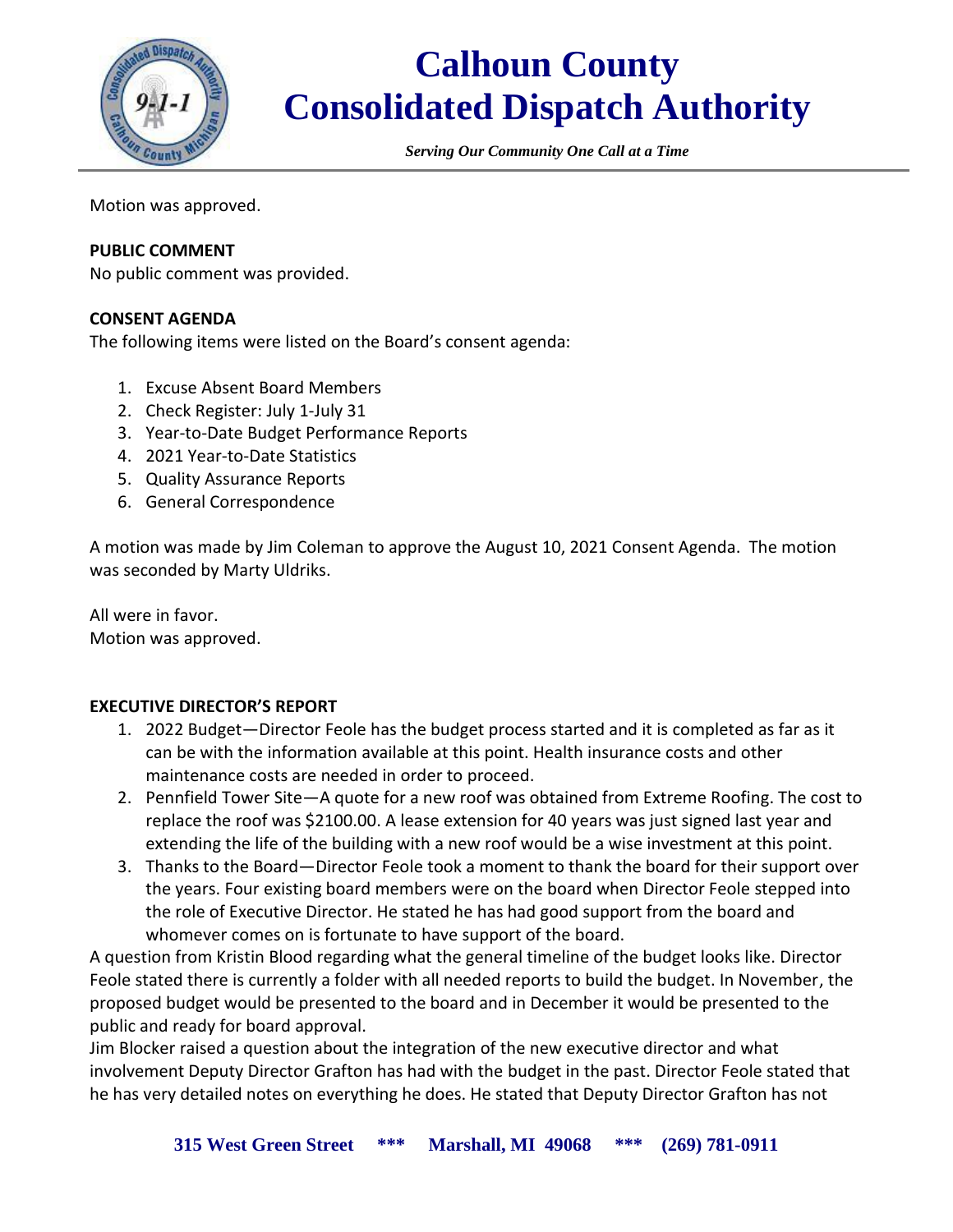

*Serving Our Community One Call at a Time*

been involved in the budget in the past, but that he could take some time before he leaves to go over it with her and the new person.

Jim Blocker went on to say that he was one of the four board members. He stated that hiring Director Feole was intentional. There has been nothing but calm, a boost in moral in staff. Jim Blocker thanked Director Feole for his hard work over the years.

Steven Hinkley followed up also thanking Director Feole for his hard work.

# **OLD BUSINESS-** None

## **NEW BUSINESS**

1. Future meeting locations/zoom- There is a need to revert to zoom as COVID cases are back on the rise.

A discussion took place amongst board members about what options there are for meeting spaces. The use of the MRLEC training room was brought up as an option that would also allow for zoom and the details of how that would work.

A motion was made by Steve Hinkley to have hybrid meetings at the MRLEC training room and zoom until further notice. The motion was seconded by Jim Coleman.

All were in favor.

The motion passed.

2. Executive Director search discussion-

A motion was made by Kristin Blood to go into closed session for the discussion of the searching/hiring of the new executive director. The motion was seconded by Marty Uldriks. All were in favor.

The motion passed.

The meeting went into closed session at 2:45 PM.

The meeting came back into open session at 2:55 PM.

Kristin Blood made a motion to make an offer to the applicant discussed and chosen in closed session, the chair will enter into negotiations for employment to the selected candidate. The motion was seconded by Ryan Harvey.

All were in favor.

The motion passed.

## **PUBLIC COMMENTS**

No public comments were provided.

## **Board Comments**

No board comments were provided.